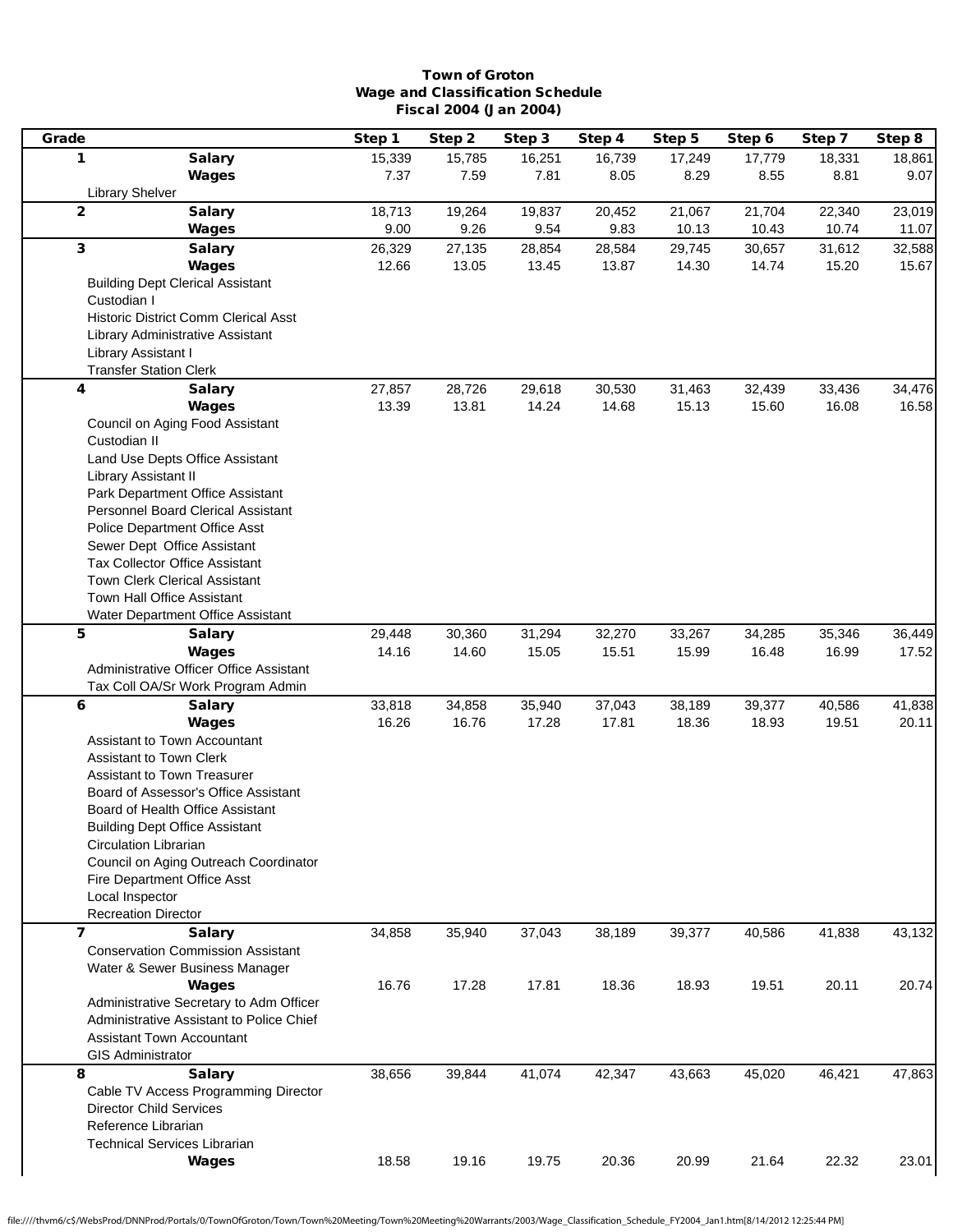|                         | <b>Building Maintenance Supervisor</b> |                |                                                                                                      |                                |        |        |        |        |        |  |
|-------------------------|----------------------------------------|----------------|------------------------------------------------------------------------------------------------------|--------------------------------|--------|--------|--------|--------|--------|--|
|                         | Council on Aging Director              |                |                                                                                                      |                                |        |        |        |        |        |  |
| 9                       | <b>Salary</b>                          | 39,589         | 40,820                                                                                               | 42,093                         | 43,387 | 44,723 | 46,102 | 47,524 | 48,988 |  |
|                         | Water Department Inspector/Auto Cad    |                |                                                                                                      |                                |        |        |        |        |        |  |
|                         | Wages                                  | 19.03          | 19.62                                                                                                | 20.24                          | 20.86  | 21.50  | 22.16  | 22.85  | 23.55  |  |
|                         | Assistant Tax Collector/Treasurer      |                |                                                                                                      |                                |        |        |        |        |        |  |
|                         | Fire Fighter/EMT                       |                |                                                                                                      |                                |        |        |        |        |        |  |
| 10                      | <b>Salary</b>                          | 45,402         | 46,802                                                                                               | 48,245                         | 49,730 | 51,279 | 52,870 | 54,504 | 56,180 |  |
|                         | Planning Administrator                 |                |                                                                                                      |                                |        |        |        |        |        |  |
|                         | Wages                                  | 21.83          | 22.50                                                                                                | 23.19                          | 23.91  | 24.65  | 25.42  | 26.20  | 27.01  |  |
| 11                      | <b>Salary</b>                          | 48,776         | 50,282                                                                                               | 51,831                         | 53,443 | 55,098 | 56,795 | 58,556 | 60,360 |  |
|                         | <b>Assistant Assessor</b>              |                |                                                                                                      |                                |        |        |        |        |        |  |
|                         | Wages                                  | 23.45          | 24.17                                                                                                | 24.92                          | 25.69  | 26.49  | 27.31  | 28.15  | 29.02  |  |
|                         | <b>Transfer Station Supervisor</b>     |                |                                                                                                      |                                |        |        |        |        |        |  |
| 12                      | <b>Salary</b>                          | 48,924         | 50,430                                                                                               | 52,000                         | 53,613 | 55,268 | 56,986 | 58,747 | 60,572 |  |
|                         | Wages                                  | 23.52          | 24.25                                                                                                | 25.00                          | 25.78  | 26.57  | 27.40  | 28.24  | 29.12  |  |
| 13                      | <b>Salary</b>                          | 50,239         | 51,788                                                                                               | 53,379                         | 55,034 | 56,732 | 58,493 | 60,296 | 62,163 |  |
| <b>Library Director</b> |                                        |                |                                                                                                      |                                |        |        |        |        |        |  |
|                         | Town Accountant                        |                |                                                                                                      |                                |        |        |        |        |        |  |
|                         | Wages                                  | 24.15          | 24.90                                                                                                | 25.66                          | 26.46  | 27.27  | 28.12  | 28.99  | 29.89  |  |
| 14                      | <b>Salary</b>                          | 50,664         | 52,234                                                                                               | 53,846                         | 55,501 | 57,220 | 58,980 | 60,805 | 62,693 |  |
|                         | Building Inspector/Zoning Officer      |                |                                                                                                      |                                |        |        |        |        |        |  |
|                         | Treasurer/Tax Collector                |                |                                                                                                      |                                |        |        |        |        |        |  |
|                         | Water Department Manager               |                |                                                                                                      |                                |        |        |        |        |        |  |
|                         | Wages                                  | 24.36          | 25.11                                                                                                | 25.89                          | 26.68  | 27.51  | 28.36  | 29.23  | 30.14  |  |
| 15                      | <b>Salary</b>                          | 53,422         | 55,077                                                                                               | 56,774                         | 58,535 | 60,338 | 62,205 | 64,136 | 66,109 |  |
|                         | Wages                                  | 25.68          | 26.48                                                                                                | 27.30                          | 28.14  | 29.01  | 29.91  | 30.83  | 31.78  |  |
|                         | Police Lieutenant                      |                |                                                                                                      |                                |        |        |        |        |        |  |
| 16                      | <b>Salary</b>                          | 55,353         | 57,051                                                                                               | 58,832                         | 60,657 | 62,524 | 64,454 | 66,449 | 68,506 |  |
|                         |                                        |                |                                                                                                      |                                |        |        |        |        |        |  |
|                         | Wages                                  | 26.61          | 27.44                                                                                                | 28.28                          | 29.16  | 30.06  | 30.99  | 31.95  | 32.94  |  |
| Police Captain          |                                        |                |                                                                                                      |                                |        |        |        |        |        |  |
| 17                      | <b>Salary</b>                          | 62,014         | 63,924                                                                                               | 65,897                         | 67,934 | 70,034 | 72,198 | 74,426 | 76,717 |  |
| Fire Chief              |                                        |                |                                                                                                      |                                |        |        |        |        |        |  |
|                         | <b>Wages</b>                           | 29.81          | 30.73                                                                                                | 31.68                          | 32.66  | 33.67  | 34.71  | 35.78  | 36.88  |  |
| 18                      | <b>Salary</b>                          | 67,064         | 69,143                                                                                               | 71,286                         | 73,492 | 75,762 | 78,096 | 80,515 | 82,997 |  |
| Police Chief            |                                        |                |                                                                                                      |                                |        |        |        |        |        |  |
|                         | <b>Wages</b>                           | 32.24          | 33.24                                                                                                | 34.27                          | 35.33  | 36.42  | 37.55  | 38.71  | 39.90  |  |
| 19                      | <b>Salary</b>                          | 68,825         | 70,946                                                                                               | 73,132                         | 75,402 | 77,735 | 80,133 | 82,615 | 85,161 |  |
|                         | Administrative Officer                 |                |                                                                                                      |                                |        |        |        |        |        |  |
|                         | Wages                                  | 33.09          | 34.11                                                                                                | 35.16                          | 36.25  | 37.37  | 38.53  | 39.72  | 40.94  |  |
| 20                      | <b>Salary</b>                          | 73,797         | 76,010                                                                                               | 78,291                         | 80,639 | 83,059 | 85,550 | 88,117 | 90,761 |  |
|                         | Wages                                  | 35.34          | 36.40                                                                                                | 37.50                          | 38.62  | 39.78  | 40.97  | 42.21  | 43.47  |  |
|                         | <b>Non-step and Stipend Positions</b>  |                |                                                                                                      |                                |        |        |        |        |        |  |
| Police Captain          |                                        | 32.68          |                                                                                                      |                                |        |        |        |        |        |  |
|                         | <b>Fire Department</b>                 |                |                                                                                                      |                                |        |        |        |        |        |  |
| Deputy Chief            |                                        | 15,759         |                                                                                                      |                                |        |        |        |        |        |  |
|                         | Captain<br>Lieutenant                  |                | Voted October 18, 1999:<br>19.48<br>On-call Stipend \$4.00 per day<br>On-call Stipend \$4.00 per day |                                |        |        |        |        |        |  |
|                         |                                        |                |                                                                                                      |                                |        |        |        |        |        |  |
| Firefighter             |                                        | 19.09<br>16.69 | On-call Stipend \$4.00 per day                                                                       |                                |        |        |        |        |        |  |
|                         | Probationary Firefighter               |                |                                                                                                      | On-call Stipend \$4.00 per day |        |        |        |        |        |  |
|                         | <b>Emergency Medical Service</b>       | 13.91          |                                                                                                      |                                |        |        |        |        |        |  |
| Director                |                                        | 9,243          |                                                                                                      |                                |        |        |        |        |        |  |
|                         | <b>Assistant Director</b>              | 4,567          |                                                                                                      |                                |        |        |        |        |        |  |
|                         | <b>Emergency Medical Technician</b>    | 16.69          |                                                                                                      |                                |        |        |        |        |        |  |
|                         | Rescue Personnel                       | 16.69          |                                                                                                      |                                |        |        |        |        |        |  |
| <b>Recreation</b>       |                                        |                |                                                                                                      |                                |        |        |        |        |        |  |
| <b>Head Lifeguard</b>   |                                        | 12.40          |                                                                                                      |                                |        |        |        |        |        |  |
| Lifeguard               |                                        | 9.54           |                                                                                                      |                                |        |        |        |        |        |  |
|                         | <b>Miscellaneous</b>                   |                |                                                                                                      |                                |        |        |        |        |        |  |
|                         |                                        |                |                                                                                                      |                                |        |        |        |        |        |  |